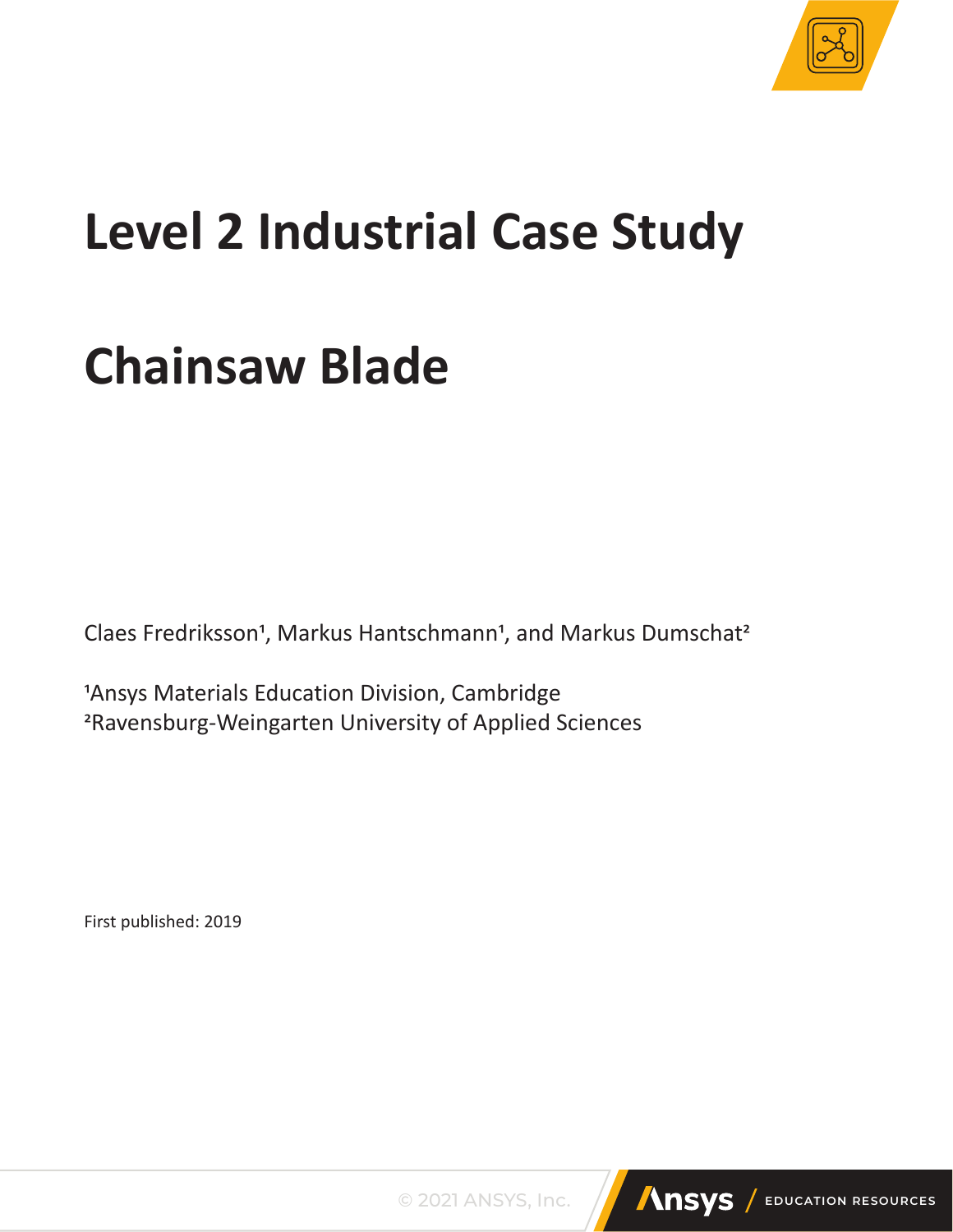## **1. Material Selection in Design**

For many products, mechanical performance is important and must be considered during their design. Some applications are dependent on high specific strength or specific stiffness, traditionally provided by metal alloys of some kind. Metals also have attractive fracture toughness and service temperature properties. For certain applications, it might be possible to find polymers that are more competitive, particularly in terms of cost, weight and corrosion resistance. In this Case Study, we look at materials for a lightweight blade of a chainsaw, in which all of the above-mentioned properties are important and must be considered in the design process.



The systematic way to select materials by Ashby et al. involves identifying the Function, Objectives and Constraints for the design. It is vital to determine which mechanical properties are key to the performance. The blade has to endure forces both in the cutting direction and sideways, perpendicular to the cutting direction. This results in flexural (bending) loads on the blade. Strength will, of course, be one of the crucial parameters in the sense that the blade must be strong enough. However, it is not this property that limits the performance. Rather, like most equipment used for sports and racing (skis, rackets, bikes etc) it is the Stiffness that we want to promote. Our case study highlights stiffness and mass.

## **2. How to tackle the Problem**

In Granta EduPack, the situation can be mechanically likened to a fixed-end beam loaded in bending by horizontal or vertical forces, as shown to the left. A translation of the problem involves specification of the function, constraints and the objective of the selection.



**Function:** Beam of length L fixed at one end

Mechanical constraints on the bending stiffness can then be used to eliminate a free design parameter, which enables a selection based on material properties alone:

**Constraints:** Bending stiffness > S\* (both directions) This lower limit on S gives a minimum blade height: It is worth mentioning that the constant, C, varies for

$$
S_{Vertical} = \frac{F}{\delta} = \frac{CEI}{L^3} = \frac{CEbh^3}{12L^3} \qquad h_V = \left(\frac{12SL^3}{CEb}\right)^{1/3}
$$

$$
S_{Horizontal} = \frac{F}{\delta} = \frac{CEI}{L^3} = \frac{CEb^3h}{12L^3} \qquad h_H = \frac{12SL^3}{CEb^3}
$$

| m=mass                         | C=constant (3-8)           |
|--------------------------------|----------------------------|
| p=density                      | E=Young's Modulus          |
| S=stiffness $(F/\delta)$       | I=second moment of<br>area |
| δ=deflection                   | $I_{vertical} = bh^3/12$   |
| $\delta$ =FL <sup>3</sup> /CEI | $-b^3h/12$                 |

point loads or distributed loads (and combinations thereof) on the beam. Constants will, however, not affect property charts and material property-based selection.



Other design constraints are:

- Min/Max service temperature: -40°C / +110°C
- Resistance to water (fresh): excellent
- Resistance to lubricating oil: excellent
- Resistance to petrol (gasoline): excellent
- No ceramics, foams, or natural materials in subset
- Mechanical properties: considered separately

To derive the Performance Index, we substitute h from each of the respective constraints, into the objective function to eliminate this free design parameter, the blade height (b is fixed by the chain-width).

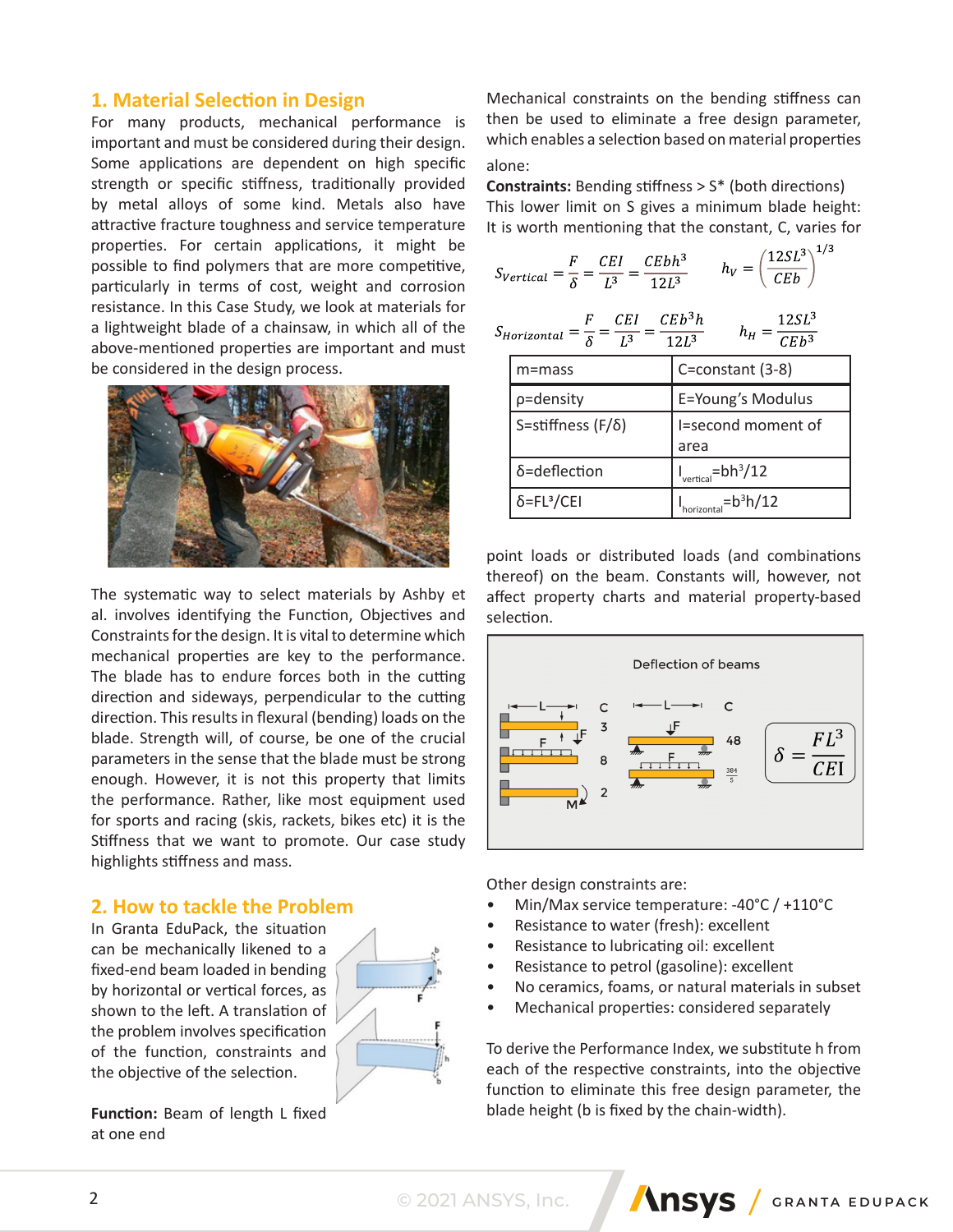#### **Objective:** Minimize mass, m=ALρ=bhLρ

This yields two performance indices, one for each case:  $\overline{a}$ 

$$
m_V = L^2 \left(\frac{12Sb^2}{C}\right)^{1/3} \left(\frac{\rho}{E^{1/3}}\right) \qquad m_H = \left(\frac{12SL^4}{Cb^2}\right) \left(\frac{\rho}{E}\right)
$$

These two expressions have been arranged as to the material properties at the end. The convention, using the basic Ashby selection methodology, is to define the Material index (Performance index for the

$$
M_V = \frac{E^{1/3}}{\rho} \qquad \qquad M_H = \frac{E}{\rho}
$$

material) as the reciprocal of these ratios. We obtain: These correspond to index lines with slopes 3 (M<sub>v</sub>) and 1 ( $M<sub>H</sub>$ ), respectively, in a property chart of E vs r, as seen below where both these lines have been introduced.

## **3. Benchmarking the Performance**

In order to compare the relevant properties of an existing blade material with other material candidates, "benchmarking", we add a reference record to this property chart, called "Blade steel". We will use Young's Modulus: 208 – 216 GPa and Density: 7800 – 7900 kg/ m<sup>3</sup> , from a Low alloy steel, AISI 4140, oil quenched & tempered at 315°C. This is similar to a real alloy used in chainsaw blades and to Stainless Steel in the Level 2 database of Granta EduPack. Adding data can be done by right-clicking over the chart and completing the



#### empty record.

If index lines for maximization, with slopes 1 and 3, are added to the chart, just below the reference, materials that fall below this reference are screened out. If the vertical performance index is considered (slope=3), we can see that Ni based alloys and superalloys, Ti, Al, and Mg alloys perform as good as the reference and CFRP performs even better. The horizontal performance index (slope=1) shows that the materials perform

better in the order of Ti, Al, Mg and CFRP. The vertical index is considered more important, since the blade is thinner and more susceptible to deformation in this direction.

#### **4. Reality Check**

So far, we have considered lightweighting, limited by stiffness and taking durability into account. There are several other aspects that need to be considered in selecting materials, though. Cost, being one of the most important. A second selection stage can be added in combination with the first. The cost performance index to maximize for stiffness-limited design is: M =



#### E / (cm·ρ)

From this Bar chart, we can see that material cost considerations favor Al alloys Mg alloys and stainless steel over composites and polymers. It is likely, that this consideration greatly influenced currently used materials. In real chainsaw blades, the strength relies on structural design. There are several kinds of blades in real use which differ by internal structure, such as cavity filler, material combinations and the



manufacturing processes

#### **5. Conclusions**

In this Level 2 industrial case study, we have explored the systematic way to understand materials for a chainsaw blade using Granta EduPack. Considering materials like Ti, Al, Mg or CFRP may improve the performance of the chainsaw blade in terms of a stiffness-limited design. Engineering Design, however, is always a balance of various material properties, costs, manufacturing processes and degree of innovation.